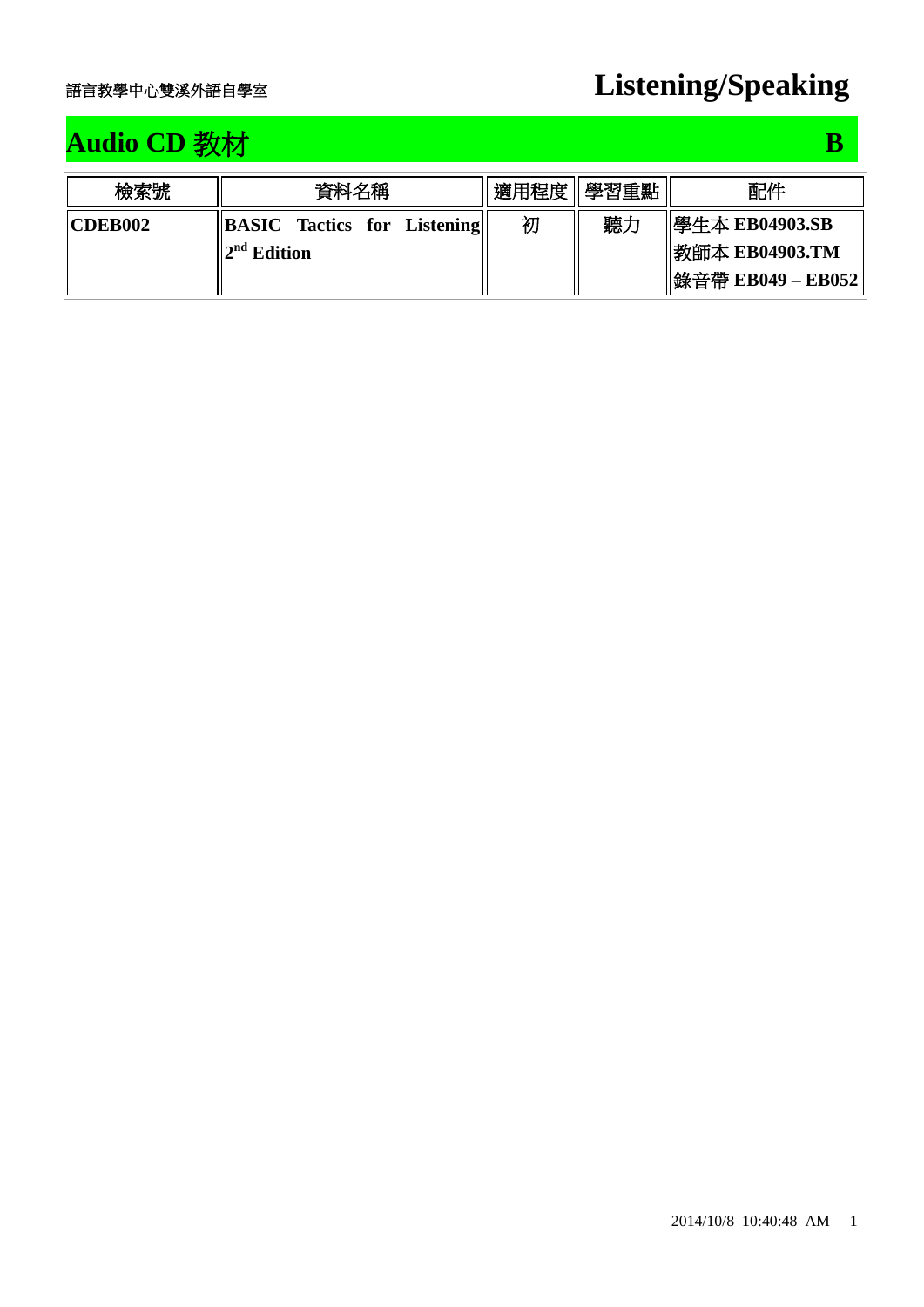## **Audio CD** 教材 **C**

| 檢索號            | 資料名稱                                                            | 適用程度 | 學習重點               | 配件               |
|----------------|-----------------------------------------------------------------|------|--------------------|------------------|
| CDEC004        | <b>Topics</b><br>Contemporary<br>1                              | 中    | 聽力                 | 學生本 CDEC00402.SB |
|                | Units $1-6$<br>CD <sub>1</sub>                                  |      | <b>Note-taking</b> |                  |
| <b>CDEC005</b> | 1<br><b>Topics</b><br>Contemporary                              | 中    | 聽力                 |                  |
|                | Units $7 - 12$<br>CD <sub>2</sub>                               |      | Note-taking        |                  |
| <b>CDEC006</b> | $\overline{2}$<br><b>Topics</b><br>Contemporary                 | 中高   | 聽力                 | 學生本 CDEC00603.SB |
|                | Units $1 - 4$<br>CD <sub>1</sub>                                |      | Note-taking        |                  |
| <b>CDEC007</b> | $\overline{2}$<br>Contemporary<br><b>Topics</b>                 | 中高   | 聽力                 |                  |
|                | Units $5 - 8$<br>CD <sub>2</sub>                                |      | Note-taking        |                  |
| <b>CDEC008</b> | $\overline{2}$<br>Contemporary<br><b>Topics</b>                 | 中高   | 聽力                 |                  |
|                | CD <sub>3</sub><br>Units $9 - 12$                               |      | Note-taking        |                  |
| <b>CDEC009</b> | $\overline{\mathbf{3}}$<br>Contemporary<br><b>Topics</b>        | 高    | 聽力                 | 學生本 CDEC00903.SB |
|                | CD <sub>1</sub><br>Units $1 - 4$                                |      | Note-taking        |                  |
| CDEC010        | $\overline{\mathbf{3}}$<br><b>Contemporary</b><br><b>Topics</b> | 高    | 聽力                 |                  |
|                | Units $5 - 8$<br>CD <sub>2</sub>                                |      | Note-taking        |                  |
| <b>CDEC011</b> | $\overline{\mathbf{3}}$<br>Contemporary<br><b>Topics</b>        | 高    | 聽力                 |                  |
|                | CD <sub>3</sub><br>Units $9 - 12$                               |      | Note-taking        |                  |
| CDEC034.SB     | The Challenge of Effective                                      | 高    | 演講                 | 無影音配件            |
| 98學年學校經費       | Speaking 14 <sup>th</sup> EditionNew!                           |      |                    | (Thomson, 2008)  |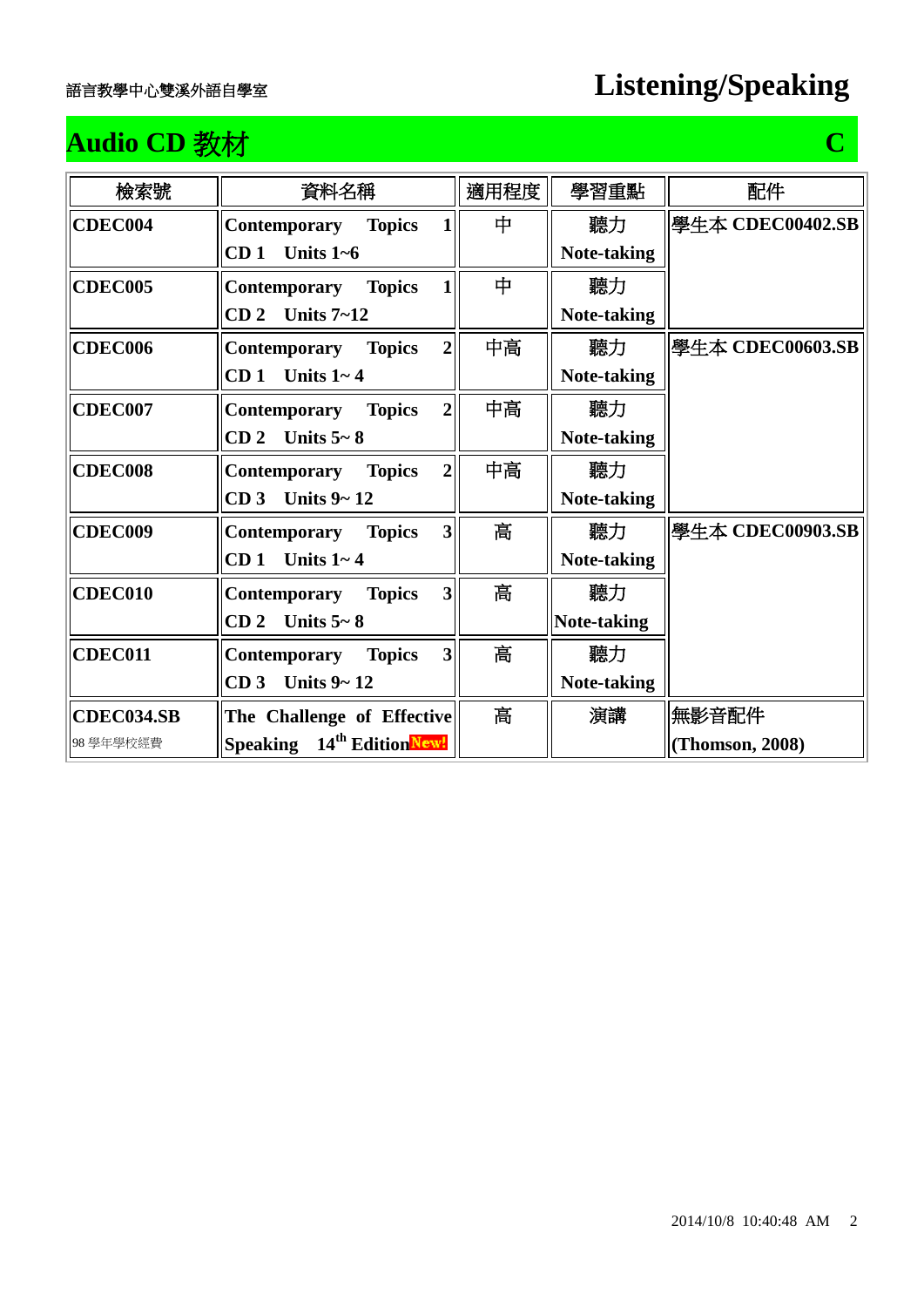## **Audio CD** 教材 **D**

| 檢索號                 | 資料名稱                          | 適用程度 | 學習重點 | 配件               |
|---------------------|-------------------------------|------|------|------------------|
| <b>CDED001</b>      | Developing Listening Skills 1 |      | 聽力   | 學生本 CDED00106.SB |
| 94 教學卓越             | CD <sub>1</sub>               |      |      | 教師本 CDED00106.TM |
| <b>CDED002</b>      | Developing Listening Skills 1 |      | 聽力   | (Compass, 2004)  |
| 94 教學卓越             | CD <sub>2</sub>               |      |      |                  |
| <b>CDED003</b>      | Developing Listening Skills 1 |      | 聽力   |                  |
| 94 教學卓越             | CD <sub>3</sub>               |      |      |                  |
| CDED <sub>004</sub> | Developing Listening Skills 1 |      | 聽力   |                  |
| 94 教學卓越             | CD <sub>4</sub>               |      |      |                  |
| <b>CDED005</b>      | Developing Listening Skills 1 |      | 聽力   |                  |
| 94 教學卓越             | CD <sub>5</sub>               |      |      |                  |
| <b>CDED006</b>      | Developing Listening Skills 1 |      | 聽力   |                  |
| 94 教學卓越             | CD <sub>6</sub>               |      |      |                  |
| <b>CDED007</b>      | Developing Listening Skills 2 |      | 聽力   | 學生本 CDED00706.SB |
| 94 教學卓越             | CD <sub>1</sub>               |      |      | 教師本 CDED00706.TM |
| <b>CDED008</b>      | Developing Listening Skills 2 |      | 聽力   | (Compass, 2004)  |
| 94 教學卓越             | CD <sub>2</sub>               |      |      |                  |
| <b>CDED009</b>      | Developing Listening Skills 2 |      | 聽力   |                  |
| 94 教學卓越             | CD <sub>3</sub>               |      |      |                  |
| <b>CDED010</b>      | Developing Listening Skills 2 |      | 聽力   |                  |
| 94 教學卓越             | CD <sub>4</sub>               |      |      |                  |
| <b>CDED011</b>      | Developing Listening Skills 2 |      | 聽力   |                  |
| 94 教學卓越             | CD <sub>5</sub>               |      |      |                  |
| CDED012             | Developing Listening Skills 2 |      | 聽力   |                  |
| 94 教學卓越             | CD <sub>6</sub>               |      |      |                  |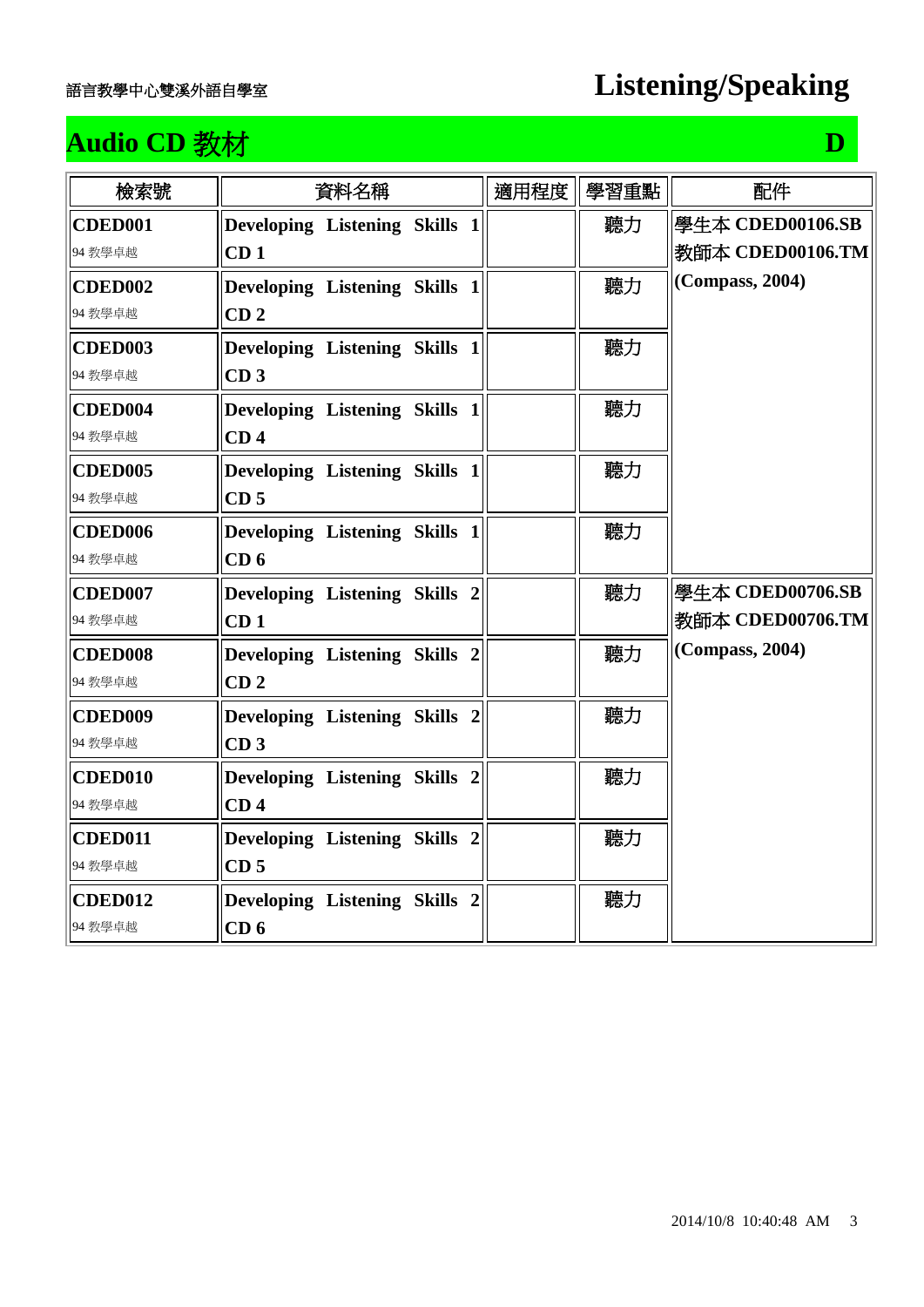# **Audio CD** 教材 **G G**

| 檢索號     | 資料名稱                               | 適用程度  學習重點 |    | 配件                                 |
|---------|------------------------------------|------------|----|------------------------------------|
| CDEG121 | Gear Up- Plan for Success in       |            | 會話 | 图生本 CDEG12102.SB                   |
|         | <b>English Conversation 1 CD 1</b> |            |    | 教師本 CDEG12102.TM                   |
| CDEG122 | Gear Up- Plan for Success in       |            | 會話 | $\vert$ (Macmillan, 2005)          |
|         | <b>English Conversation 1 CD 2</b> |            |    |                                    |
| CDEG123 | Gear Up- Plan for Success in       |            | 會話 | 學生本 CDEG12302.SB                   |
|         | <b>English Conversation 2 CD 1</b> |            |    | 教師本 CDEG12302.TM                   |
| CDEG124 | Gear Up- Plan for Success in       |            | 會話 | $\left  \right $ (Macmillan, 2005) |
|         | <b>English Conversation 2 CD 2</b> |            |    |                                    |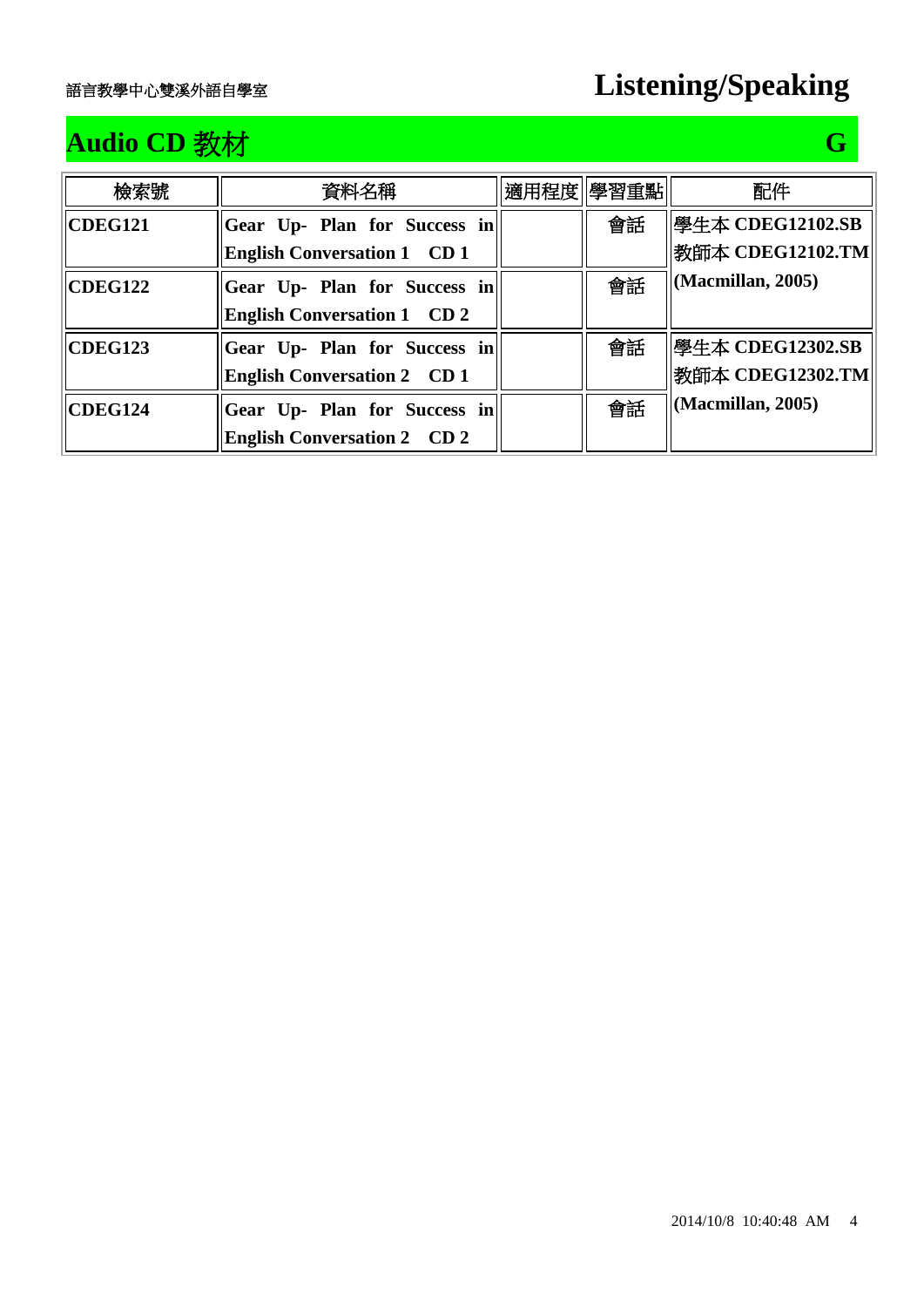## **Audio CD 教材** I **I I also the CD 教材** I **I** also the CD in the CD is a set of  $I$

| 檢索號            | 資料名稱                                                                                                            | 適用程度 | 學習重點 | 配件                                  |
|----------------|-----------------------------------------------------------------------------------------------------------------|------|------|-------------------------------------|
| <b>CDEI001</b> | <b>Impact Topics</b>                                                                                            | 中    | 會話   | 學生本 CDEI001.SB                      |
| <b>CDEI002</b> | <b>Impact Listening 2</b><br><b>Self-Study CD</b>                                                               | 初    | 聽力   | 錄音帶 EI078 & EI079<br>學生本 EI07802.SB |
| <b>CDEI003</b> | <b>Impact Listening</b><br><b>Test</b><br>$\overline{2}$                                                        | 初    | 聽力   | 練習本 CDEI003.WB                      |
| <b>CDEI004</b> | <b>Impact Listening</b><br>$\mathbf{3}$<br><b>Self-Study CD</b>                                                 | 中    | 聽力   | 錄音帶 EI080 & EI081<br>學牛本 EI08002.SB |
| <b>CDEI005</b> | <b>Impact Listening</b><br>$\mathbf{3}$<br><b>Test</b>                                                          | 中    | 聽力   | 練習本 CDEI005.WB                      |
| <b>CDEI038</b> | <b>Interactions Access</b><br>4 <sup>th</sup> Edition<br><b>Listening/Speaking</b><br>CD <sub>1</sub>           |      | 聽講   | 學生本<br>EI09305.SB<br>EI09305.SB.C2  |
| <b>CDEI039</b> | <b>Interactions Access</b><br>4 <sup>th</sup><br><b>Edition</b><br><b>Listening/Speaking</b><br>CD <sub>2</sub> |      | 聽講   | 教師本<br>EI09305.TM<br>EI09305.TM.C2  |
| <b>CDEI040</b> | <b>Interactions Access</b><br>4 <sup>th</sup><br><b>Edition</b><br><b>Listening/Speaking</b><br>CD <sub>3</sub> |      | 聽講   | 錄音帶<br>EI093~EI097                  |
| <b>CDEI041</b> | <b>Interactions Access</b><br>4 <sup>th</sup><br><b>Edition</b><br><b>Listening/Speaking</b><br>CD <sub>4</sub> |      | 聽講   |                                     |
| <b>CDEI042</b> | <b>Interactions Access</b><br>4 <sup>th</sup><br><b>Listening/Speaking</b><br><b>Edition</b><br>CD <sub>5</sub> |      | 聽講   |                                     |
| <b>CDEI043</b> | <b>Interaction 1</b><br>4 <sup>th</sup> Edition<br><b>Listening/Speaking</b><br>CD <sub>1</sub>                 |      | 聽講   | 學生本<br>EI09806.SB<br>EI09806.SB.C2  |
| <b>CDEI044</b> | <b>Interaction 1</b><br>4 <sup>th</sup> Edition<br><b>Listening/Speaking</b><br>CD <sub>2</sub>                 |      | 聽講   | 教師本<br>EI09806.TM<br>EI09806.TM.C2  |
| <b>CDEI045</b> | <b>Interaction 1</b><br>4 <sup>th</sup> Edition<br><b>Listening/Speaking</b><br>CD <sub>3</sub>                 |      | 聽講   | 錄音帶<br>EI098~EI103                  |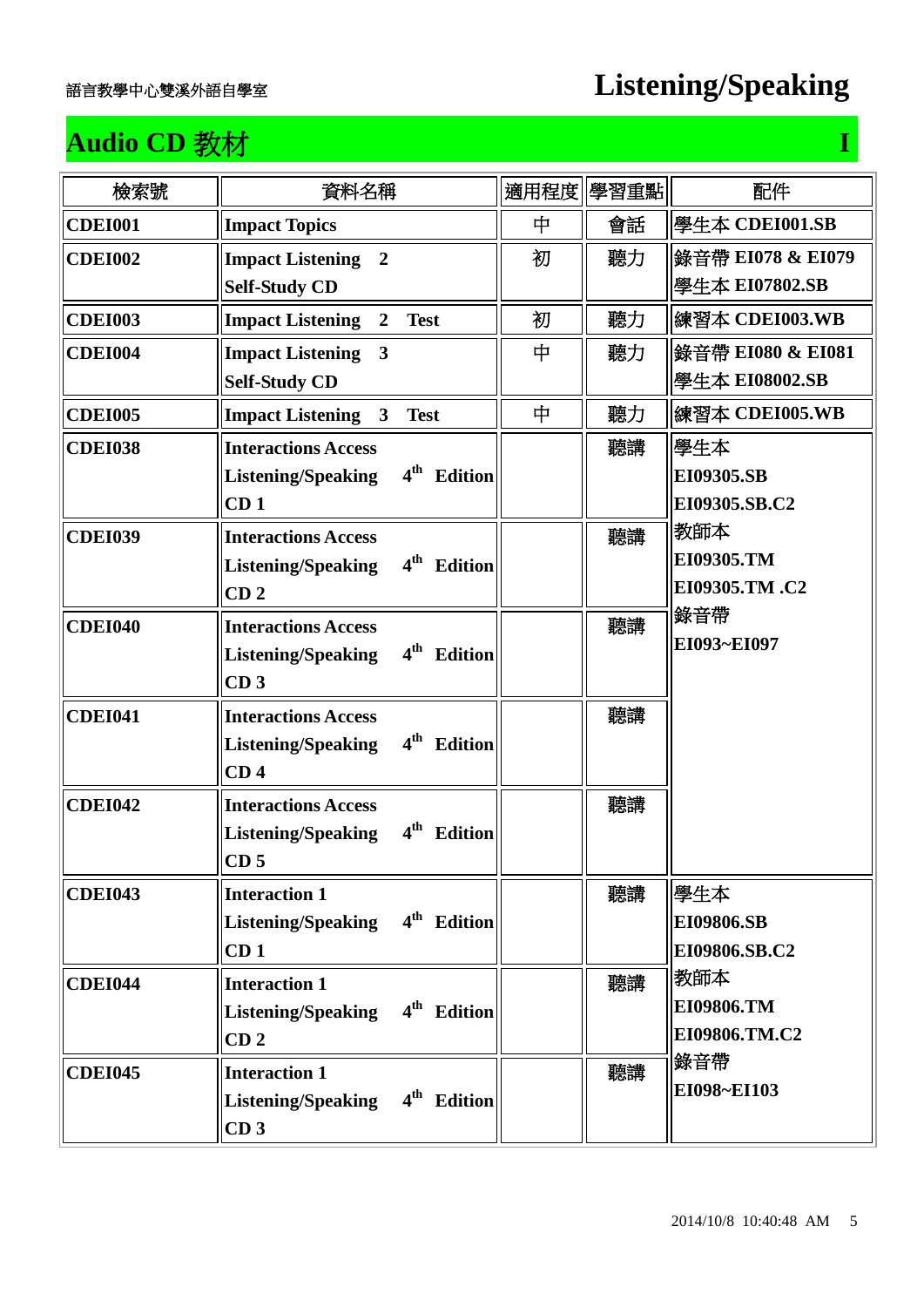# **Audio CD** 教材 **I I I I I I I I**

| 檢索號                       | 資料名稱                                                                                            |     | 適用程度 學習重點 | 配件                                                                                                                   |
|---------------------------|-------------------------------------------------------------------------------------------------|-----|-----------|----------------------------------------------------------------------------------------------------------------------|
| <b>CDEI046</b>            | <b>Interaction 1</b><br>4 <sup>th</sup> Edition<br><b>Listening/Speaking</b><br>CD <sub>4</sub> |     | 聽講        | 學生本 <br><b>EI09806.SB</b><br>EI09806.SB.C2<br>教師本<br><b>EI09806.TM</b><br>EI09806.TM.C2<br>錄音帶<br><b>EI098~EI103</b> |
| <b>CDEI047</b>            | <b>Interaction 2</b><br>Listening/Speaking 4 <sup>th</sup> Edition<br>CD <sub>1</sub>           |     | 聽講        | 學生本 <br><b>EI10406.SB</b><br>EI10406.SB.C2                                                                           |
| <b>CDEI048</b>            | <b>Interaction 2</b><br>Listening/Speaking 4 <sup>th</sup> Edition<br>CD <sub>2</sub>           |     | 聽講        | 教師本<br><b>EI10406.TM</b><br>EI10406.TM.C2                                                                            |
| <b>CDEI049</b>            | <b>Interaction 2</b><br>Listening/Speaking 4 <sup>th</sup> Edition<br>CD <sub>3</sub>           |     | 聽講        | 錄音帶<br><b>EI104~EI109</b>                                                                                            |
| <b>CDEI050</b>            | <b>Interaction 2</b><br>Listening/Speaking 4 <sup>th</sup> Edition<br>CD <sub>4</sub>           |     | 聽講        |                                                                                                                      |
| <b>CDEI051</b>            | <b>Interaction 2</b><br>Listening/Speaking 4 <sup>th</sup> Edition<br>CD <sub>5</sub>           |     | 聽講        |                                                                                                                      |
| <b>CDEI052</b>            | <b>Interaction 2</b><br>Listening/Speaking 4 <sup>th</sup> Edition<br>CD <sub>6</sub>           |     | 聽講        |                                                                                                                      |
| <b>CDEI147</b><br>教師贈閱    | <b>Impact Listening 2</b><br><b>Second Edition Classroom CD 1</b><br><b>Unit 1-8</b>            | 初~中 | 聽講        | 外語自學室無課本 <br>(Pearson, 2007)                                                                                         |
| <b>CDEI147.C2</b><br>教師贈閱 | <b>Impact Listening 2</b><br><b>Second Edition Classroom CD 1</b><br><b>Unit 1-8</b>            | 初~中 | 聽講        |                                                                                                                      |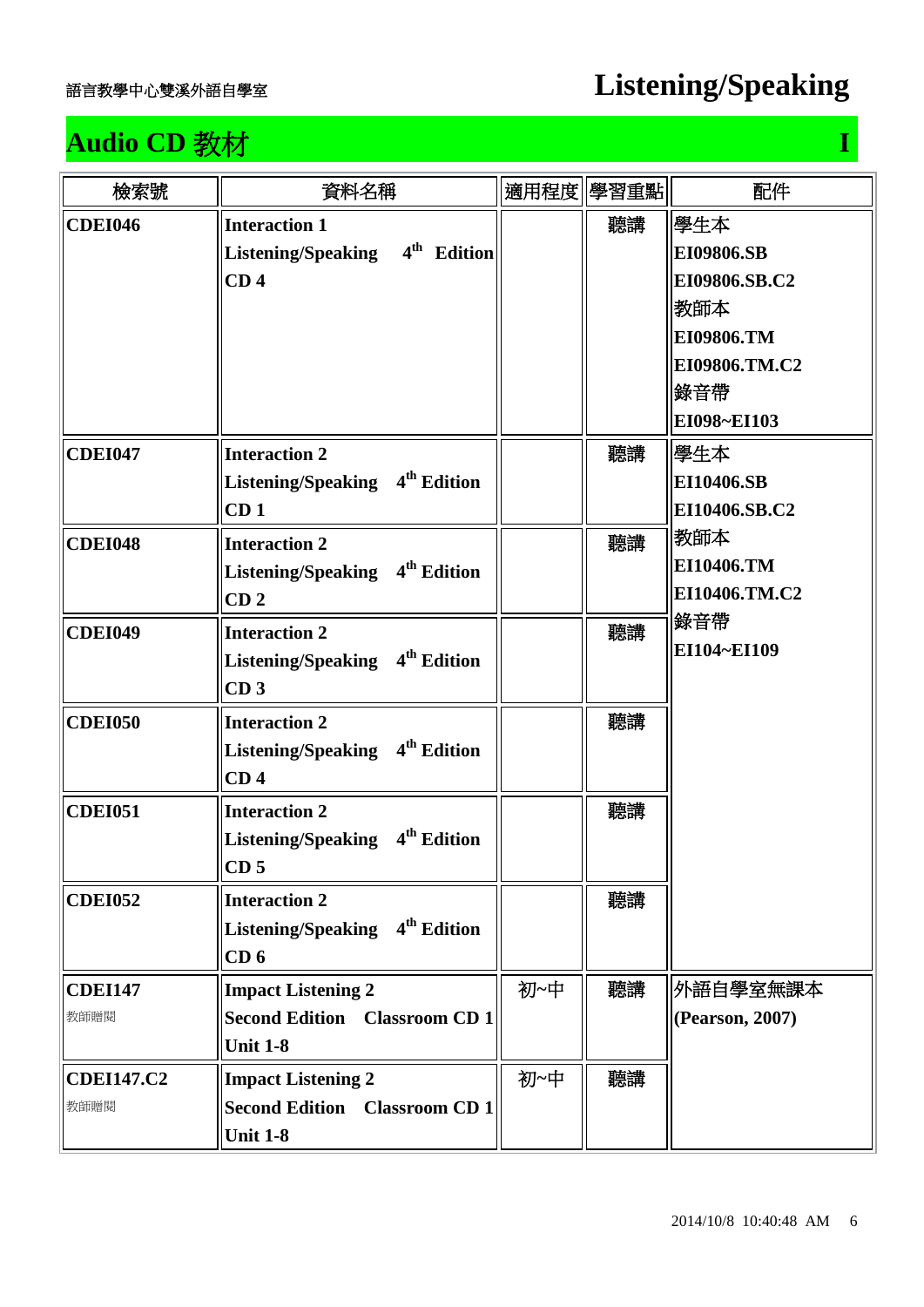## **Audio CD 教材** I **I I according to the U and I amount of T**

| 檢索號               | 資料名稱                          | 適用程度  學習重點 |    | 配件                  |
|-------------------|-------------------------------|------------|----|---------------------|
| <b>CDEI148</b>    | <b>Impact Listening 2</b>     | 初~中        | 聽講 | 外語自學室無課本            |
| 教師贈閱              | Second Edition Classroom CD 2 |            |    | $ $ (Pearson, 2007) |
|                   | <b>Unit 9-15</b>              |            |    |                     |
| <b>CDEI148.C2</b> | <b>Impact Listening 2</b>     | 初~中        | 聽講 |                     |
| 教師贈閱              | Second Edition Classroom CD 2 |            |    |                     |
|                   | <b>Unit 9-15</b>              |            |    |                     |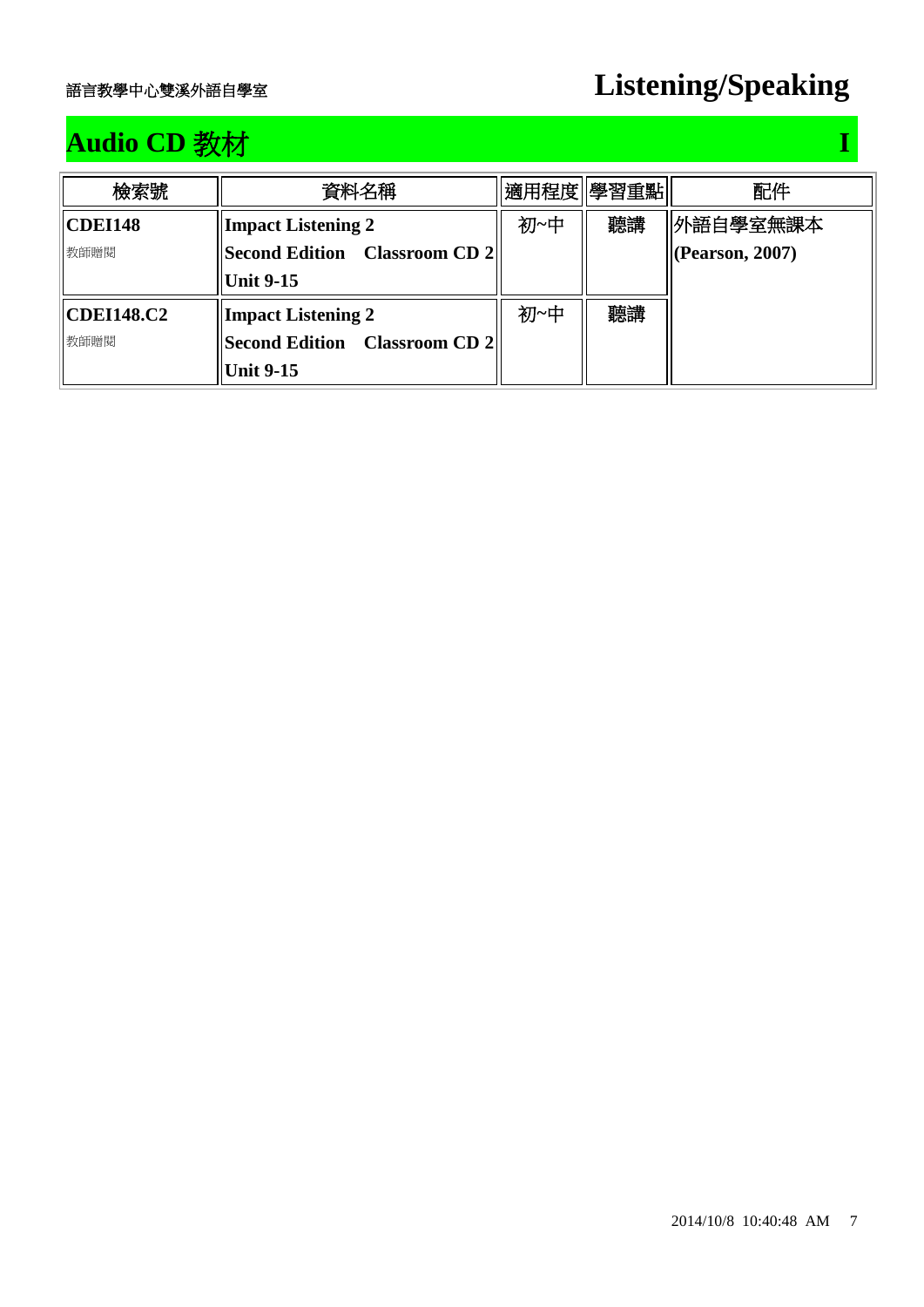## **Audio CD** 教材 **L L**

| 檢索號            | 資料名稱                                                   | 適用程度 | 學習重點 | 配件                     |
|----------------|--------------------------------------------------------|------|------|------------------------|
| CDEL027        | <b>Book 1</b><br><b>Listen In</b>                      | 初    | 聽力   | 學生本 CDEL02704.SB       |
|                | Classroom Audio CD 1 Unit 1~7                          |      |      | (Thomson Heinle, 2003) |
| CDEL028        | <b>Listen In Book 1</b>                                | 初    | 聽力   |                        |
|                | <b>Classroom Audio CD 2</b>                            |      |      |                        |
|                | <b>Unit 8~14</b>                                       |      |      |                        |
| CDEL029        | <b>Listen In Book 1</b>                                | 初    | 聽力   |                        |
|                | <b>Classroom Audio CD 3</b>                            |      |      |                        |
|                | Unit 15~20                                             |      |      |                        |
| <b>CDEL030</b> | <b>Listen In</b><br><b>Book 1</b><br><b>Student CD</b> | 初    | 聽力   |                        |
| CDEL031        | <b>Listen In</b><br><b>Book 2</b>                      | 中    | 聽力   | 學生本 CDEL03104.SB       |
|                | <b>Classroom Audio CD 1</b><br>Unit $1-7$              |      |      | (Thomson Heinle, 2003) |
| CDEL032        | <b>Listen In</b><br><b>Book 2</b>                      | 中    | 聽力   |                        |
|                | <b>Classroom Audio CD 2</b>                            |      |      |                        |
|                | <b>Unit 8~14</b>                                       |      |      |                        |
| CDEL033        | <b>Listen In</b><br><b>Book 2</b>                      | 中    | 聽力   |                        |
|                | <b>Classroom Audio CD 3</b>                            |      |      |                        |
|                | <b>Unit 15~20</b>                                      |      |      |                        |
| CDEL034        | Listen In Book 2<br><b>Student CD</b>                  | 中    | 聽力   |                        |
| <b>CDEL035</b> | <b>Listen In Book 3</b>                                | 中高   | 聽力   | 學生本 CDEL03505.SB       |
|                | Unit $1-5$<br><b>Classroom Audio CD1</b>               |      |      | 教師本 CDEL03505.TM       |
| CDEL036        | <b>Listen In Book 3</b>                                | 中高   | 聽力   | (Thomson Heinle, 2003) |
|                | <b>Classroom Audio CD 2</b>                            |      |      |                        |
|                | Unit $6 - 10$                                          |      |      |                        |
| CDEL037        | <b>Listen In Book 3</b>                                | 中高   | 聽力   |                        |
|                | <b>Classroom Audio CD 3</b>                            |      |      |                        |
|                | Unit 11~15                                             |      |      |                        |
| <b>CDEL038</b> | <b>Listen In</b> Book 3                                | 中高   | 聽力   |                        |
|                | <b>Classroom Audio CD 4</b>                            |      |      |                        |
|                | Unit 16~20                                             |      |      |                        |
| CDEL039        | Listen In Book 3<br><b>Student CD</b>                  | 中高   | 聽力   |                        |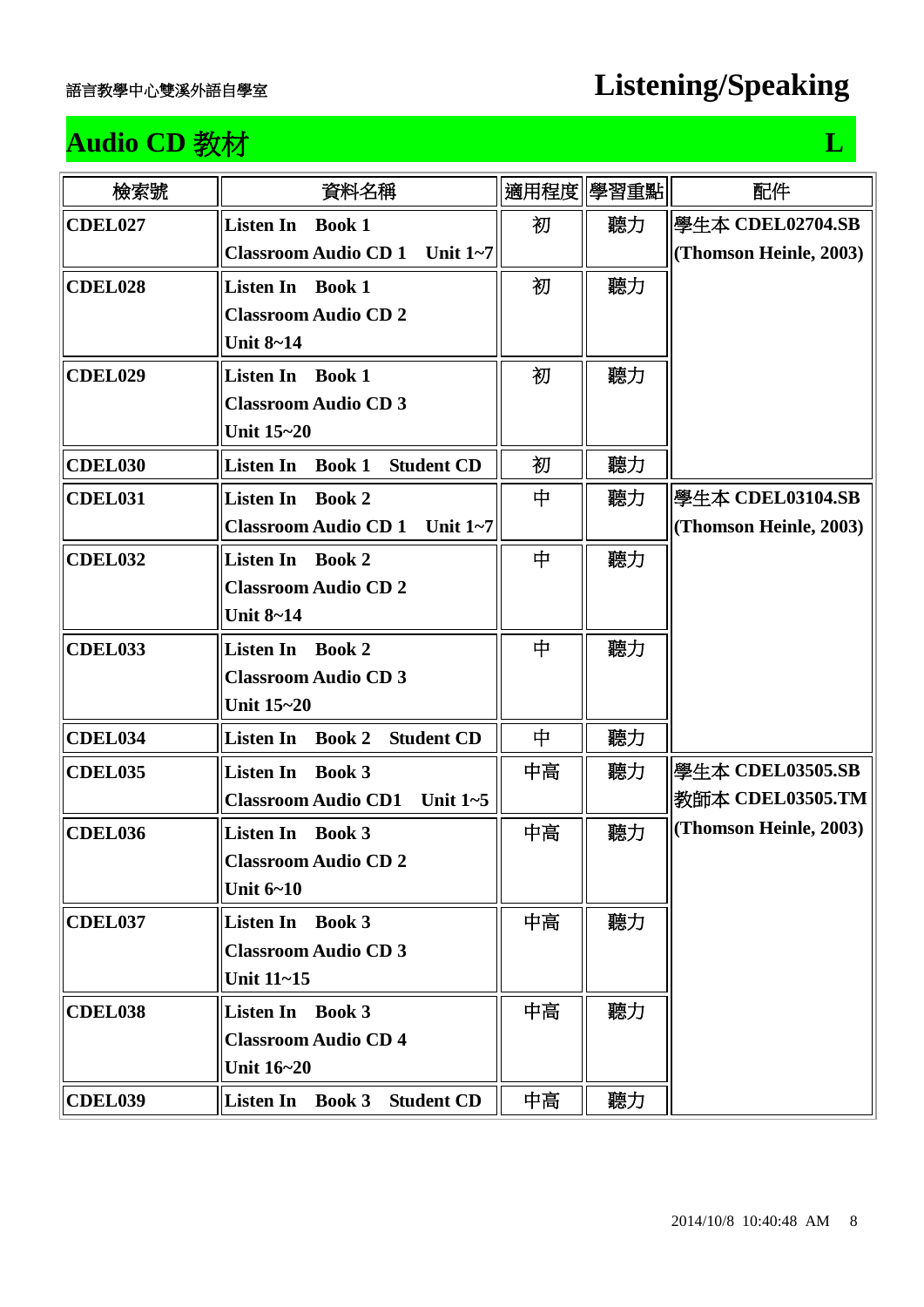## **Audio CD** 教材 **L L**

| 檢索號            | 資料名稱                                                 | 適用程度 | 學習重點 | 配件                            |
|----------------|------------------------------------------------------|------|------|-------------------------------|
| <b>CDEL040</b> | <b>Listening &amp; Speaking 1</b><br>CD <sub>1</sub> |      | 聽講   | 學生本 CDEL04006.SB              |
| <b>CDEL041</b> | CD <sub>2</sub><br><b>Listening &amp; Speaking 1</b> |      | 聽講   | 教師本 CDEL04006.TM              |
| <b>CDEL042</b> | <b>Listening &amp; Speaking 1</b><br>CD <sub>3</sub> |      | 聽講   | 答案本 CDEL04006.SC              |
| <b>CDEL043</b> | <b>Listening &amp; Speaking 1</b><br>CD <sub>4</sub> |      | 聽講   | (Express Publishing,<br>2002) |
| CDEL044        | <b>Listening &amp; Speaking 1</b><br>CD <sub>5</sub> |      | 聽講   |                               |
| <b>CDEL045</b> | <b>Listening &amp; Speaking 1</b><br>CD <sub>6</sub> |      | 聽講   |                               |
| <b>CDEL046</b> | <b>Listening &amp; Speaking 2</b><br>CD <sub>1</sub> |      | 聽講   | 學生本 CDEL04606.SB              |
| <b>CDEL047</b> | <b>Listening &amp; Speaking 2</b><br>CD <sub>2</sub> |      | 聽講   | 教師本 CDEL04606.TM              |
| CDEL048        | <b>Listening &amp; Speaking 2</b><br>CD <sub>3</sub> |      | 聽講   | 答案本 CDEL04606.SC              |
| <b>CDEL049</b> | <b>Listening &amp; Speaking 2</b><br>CD <sub>4</sub> |      | 聽講   | (Express Publishing,<br>2002) |
| <b>CDEL050</b> | <b>Listening &amp; Speaking 2</b><br>CD <sub>5</sub> |      | 聽講   |                               |
| <b>CDEL051</b> | <b>Listening &amp; Speaking 2</b><br>CD <sub>6</sub> |      | 聽講   |                               |
| <b>CDEL102</b> | <b>Listening &amp; Notetaking Skills 1</b>           | 高級   | 聽力   | <b>DVD</b>                    |
| 呂信老師指定教材       | CD <sub>1</sub><br>pp.3-21                           |      |      | DVDE052                       |
| <b>CDEL103</b> | <b>Listening &amp; Notetaking Skills 1</b>           | 高級   | 聽力   | (Heinle Cengage               |
| 呂信老師指定教材       | CD <sub>2</sub><br>pp.27-38                          |      |      | Learning, 2014)               |
| <b>CDEL104</b> | <b>Listening &amp; Notetaking Skills 1</b>           | 高級   | 聽力   | 本教材僅限呂信老師及<br> 所屬學生借閱         |
| 呂信老師指定教材       | CD <sub>3</sub><br>pp.40-55                          |      |      |                               |
| <b>CDEL105</b> | <b>Listening &amp; Notetaking Skills 1</b>           | 高級   | 聽力   |                               |
| 呂信老師指定教材       | CD <sub>4</sub><br>pp.57-69                          |      |      |                               |
| <b>CDEL106</b> | <b>Listening &amp; Notetaking Skills 1</b>           | 高級   | 聽力   |                               |
| 呂信老師指定教材       | CD <sub>5</sub><br>pp.75-87                          |      |      |                               |
| <b>CDEL107</b> | <b>Listening &amp; Notetaking Skills 1</b>           | 高級   | 聽力   |                               |
| 呂信老師指定教材       | CD <sub>6</sub><br>pp.89-104                         |      |      |                               |
| <b>CDEL108</b> | <b>Listening &amp; Notetaking Skills 1</b>           | 高級   | 聽力   |                               |
| 呂信老師指定教材       | CD7<br>pp.106-117                                    |      |      |                               |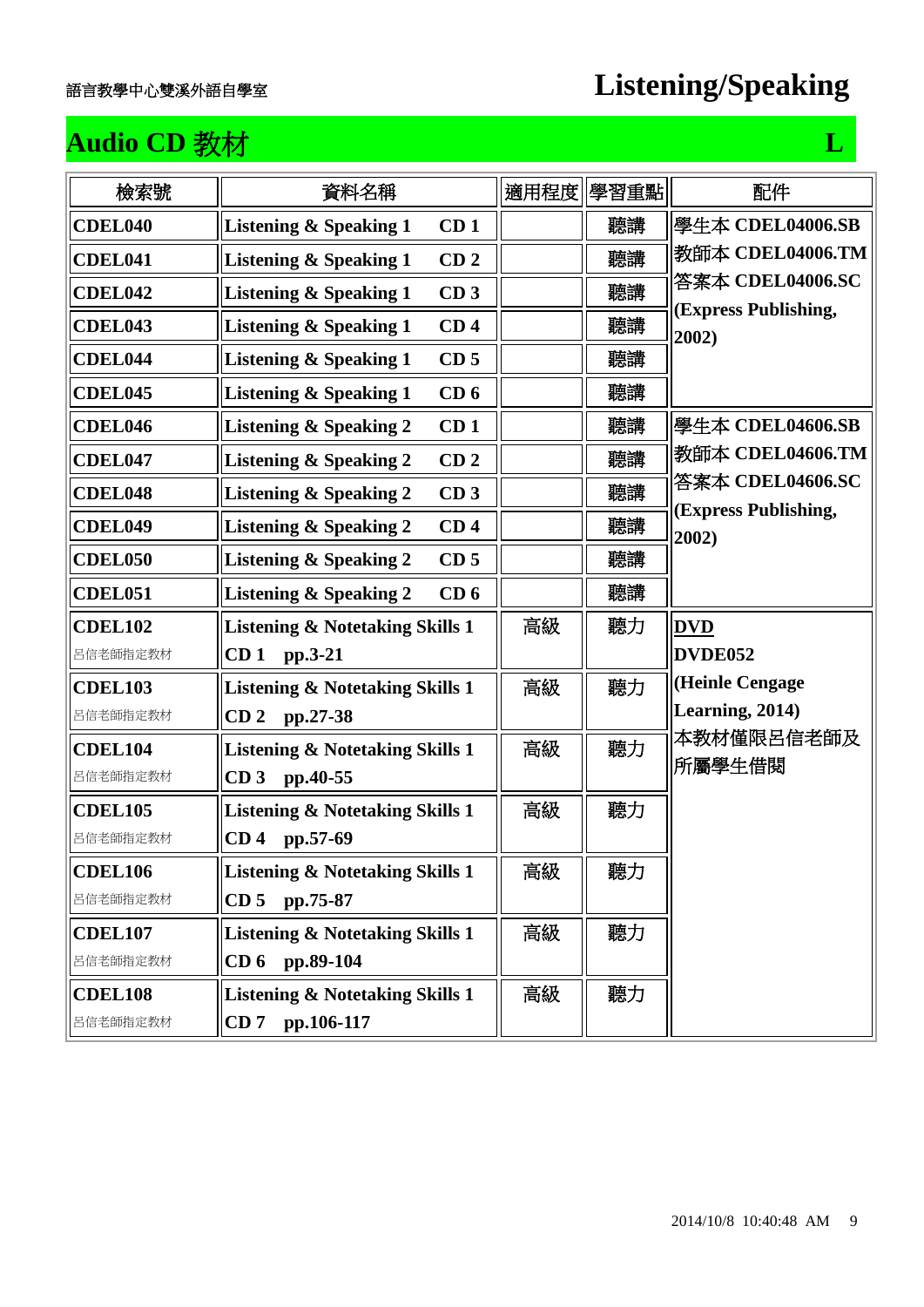## **Audio CD 教材 M**

| 檢索號            | 資料名稱                                                                             | 適用程度 學習重點 | 配件                                    |
|----------------|----------------------------------------------------------------------------------|-----------|---------------------------------------|
| CDEM001        | <b>Mosaic 1 Listening/Speaking</b><br>4 <sup>th</sup> Edition CD 1               | 聽講        | 學生本<br><b>EM02206.SB</b>              |
| <b>CDEM002</b> | <b>Mosaic 1 Listening/Speaking</b><br>4 <sup>th</sup> Edition<br>CD <sub>2</sub> | 聽講        | 教師本<br><b>EM02206.TM</b>              |
| <b>CDEM003</b> | <b>Mosaic 1</b> Listening/Speaking<br>4 <sup>th</sup> Edition CD 3               | 聽講        | EM02206.TM.C2<br>EM02206.TM.C3<br>錄音帶 |
| CDEM004        | <b>Mosaic 1</b> Listening/Speaking<br>4 <sup>th</sup> Edition CD 4               | 聽講        | EM022~027                             |
| <b>CDEM005</b> | <b>Mosaic 1</b> Listening/Speaking<br>4 <sup>th</sup> Edition<br>CD <sub>5</sub> | 聽講        |                                       |
| CDEM006        | <b>Mosaic 1</b> Listening/Speaking<br>4 <sup>th</sup> Edition CD 6               | 聽講        |                                       |
| <b>CDEM007</b> | <b>Mosaic 2</b> Listening/Speaking<br>4 <sup>th</sup> Edition<br>CD <sub>1</sub> | 聽講        | 學生本<br><b>EM02806.SB</b>              |
| CDEM008        | <b>Mosaic 2</b> Listening/Speaking<br>4 <sup>th</sup> Edition CD 2               | 聽講        | EM02806.SB.C2<br> 教師本                 |
| <b>CDEM009</b> | <b>Mosaic 2</b> Listening/Speaking<br>4 <sup>th</sup> Edition<br>CD <sub>3</sub> | 聽講        | <b>EM02806.TM</b><br>EM02206.TM.C2    |
| CDEM010        | <b>Mosaic 2</b> Listening/Speaking<br>4 <sup>th</sup> Edition<br>CD <sub>4</sub> | 聽講        | 錄音帶<br>EM028~033                      |
| CDEM011        | <b>Mosaic 2</b> Listening/Speaking<br>$4th$ Edition CD 5                         | 聽講        |                                       |
| <b>CDEM012</b> | <b>Mosaic 2</b> Listening/Speaking<br>4 <sup>th</sup> Edition<br>CD <sub>6</sub> | 聽講        |                                       |
| <b>CDEM013</b> | <b>Mosaic 2 Listening/Speaking</b><br>4 <sup>th</sup> Edition<br>CD7             | 聽講        |                                       |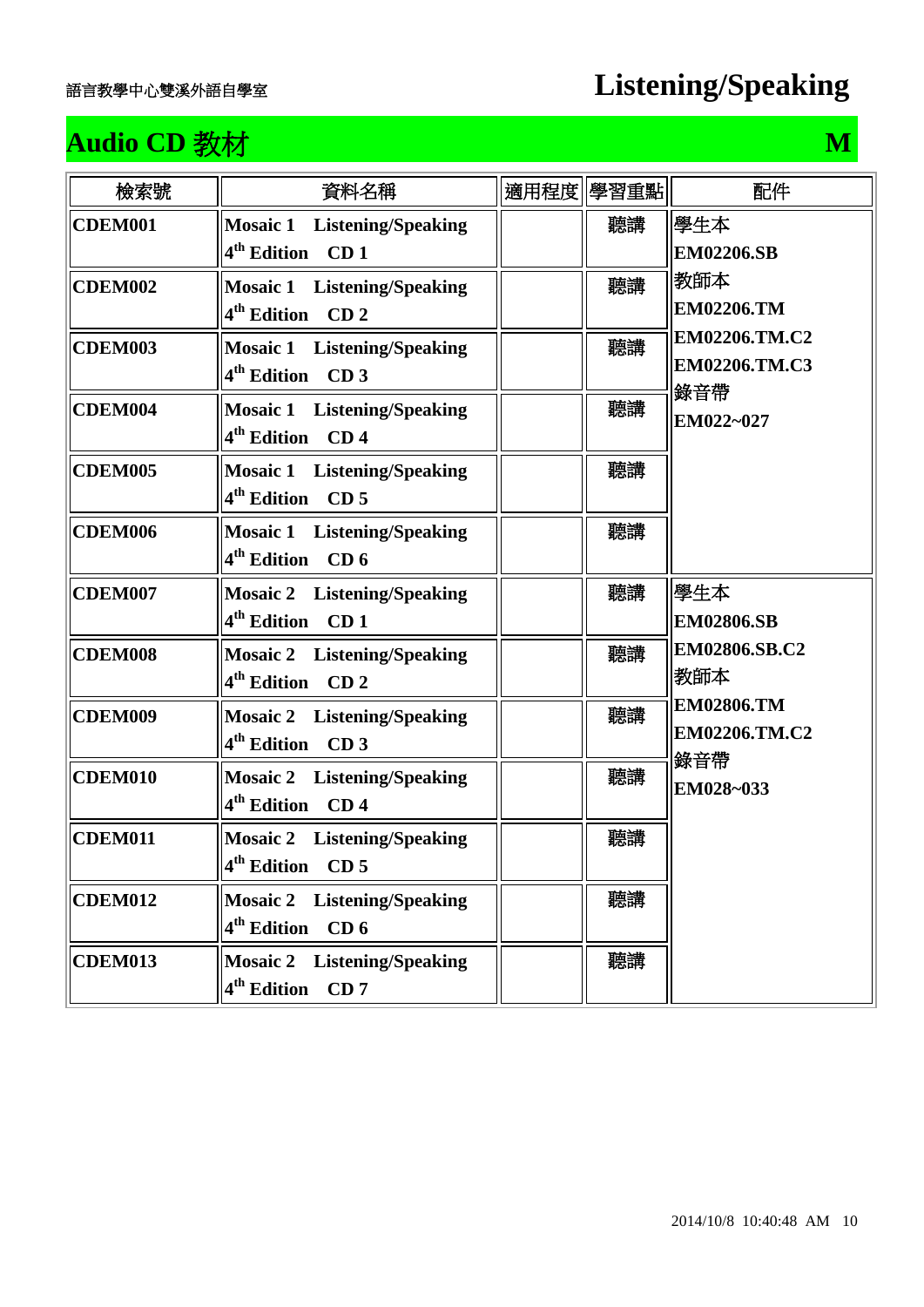## **Audio CD** 教材 **P**

| 檢索號               | 資料名稱                          |    | 適用程度 學習重點 | 配件                |
|-------------------|-------------------------------|----|-----------|-------------------|
| <b>CDEP004</b>    | Pathways Listening, Speaking, | 中高 | 聽講        | 課本                |
| 101年贈閱教材          | and Critical Thinking 2       |    |           | <b>CDEP004.SB</b> |
|                   | New!<br><b>Audio CD</b>       |    |           | <b>DVD</b>        |
| <b>CDEP004.C2</b> | Pathways Listening, Speaking, | 中高 | 聽講        | DVDE045           |
| 101年贈閱教材          | and Critical Thinking 2       |    |           | DVDE045.C2        |
|                   | New!<br><b>Audio CD</b>       |    |           | <b>DVDE045.C3</b> |
| <b>CDEP004.C3</b> | Pathways Listening, Speaking, | 中高 | 聽講        | (Oxford, 2011)    |
| 101年贈閱教材          | and Critical Thinking 2       |    |           | 101 & 102 學年英文(一) |
|                   | New!<br><b>Audio CD</b>       |    |           | 語練高級組教材           |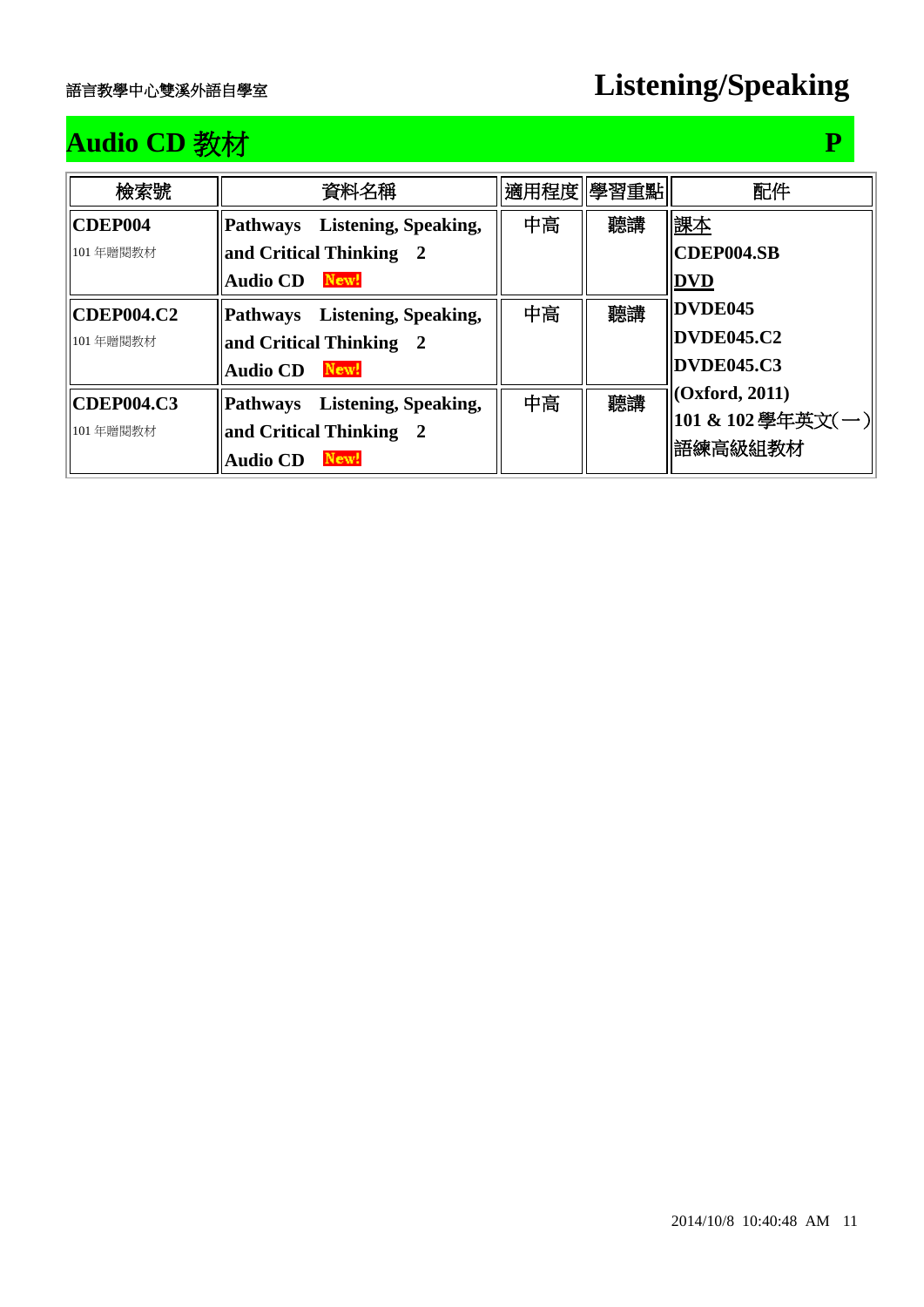## **Audio CD** 教材 **Q**

| 檢索號            | 資料名稱                                          |   | 適用程度  學習重點 | 配件              |
|----------------|-----------------------------------------------|---|------------|-----------------|
| <b>CDEQ009</b> | <b>Q: Skills for Success</b>                  | 高 | 聽講         | 課本 CDEQ00904.SB |
| 101年贈閱教材       | <b>Listening and Speaking 4</b>               |   |            | (Oxford, 2011)  |
|                | Class CD 1 Units 1-3<br>New!                  |   |            | 101學年英文(一)語練    |
| CDEQ010        | <b>Q: Skills for Success</b>                  | 高 | 聽講         | 高級組教材           |
| 101年贈閱教材       | <b>Listening and Speaking 4</b>               |   |            |                 |
|                | Class CD 2 Units 4-6<br>New!                  |   |            |                 |
| <b>CDEQ011</b> | <b>Q: Skills for Success</b>                  | 高 | 聽講         |                 |
| 101年贈閱教材       | <b>Listening and Speaking 4</b>               |   |            |                 |
|                | New!<br>Class CD 3 Units 7-8                  |   |            |                 |
| <b>CDEQ012</b> | <b>Q: Skills for Success</b>                  | 高 | 聽講         |                 |
| 101年贈閱教材       | <b>Listening and Speaking 4</b>               |   |            |                 |
|                | <b>Class CD4</b><br><b>Units 9-10</b><br>New! |   |            |                 |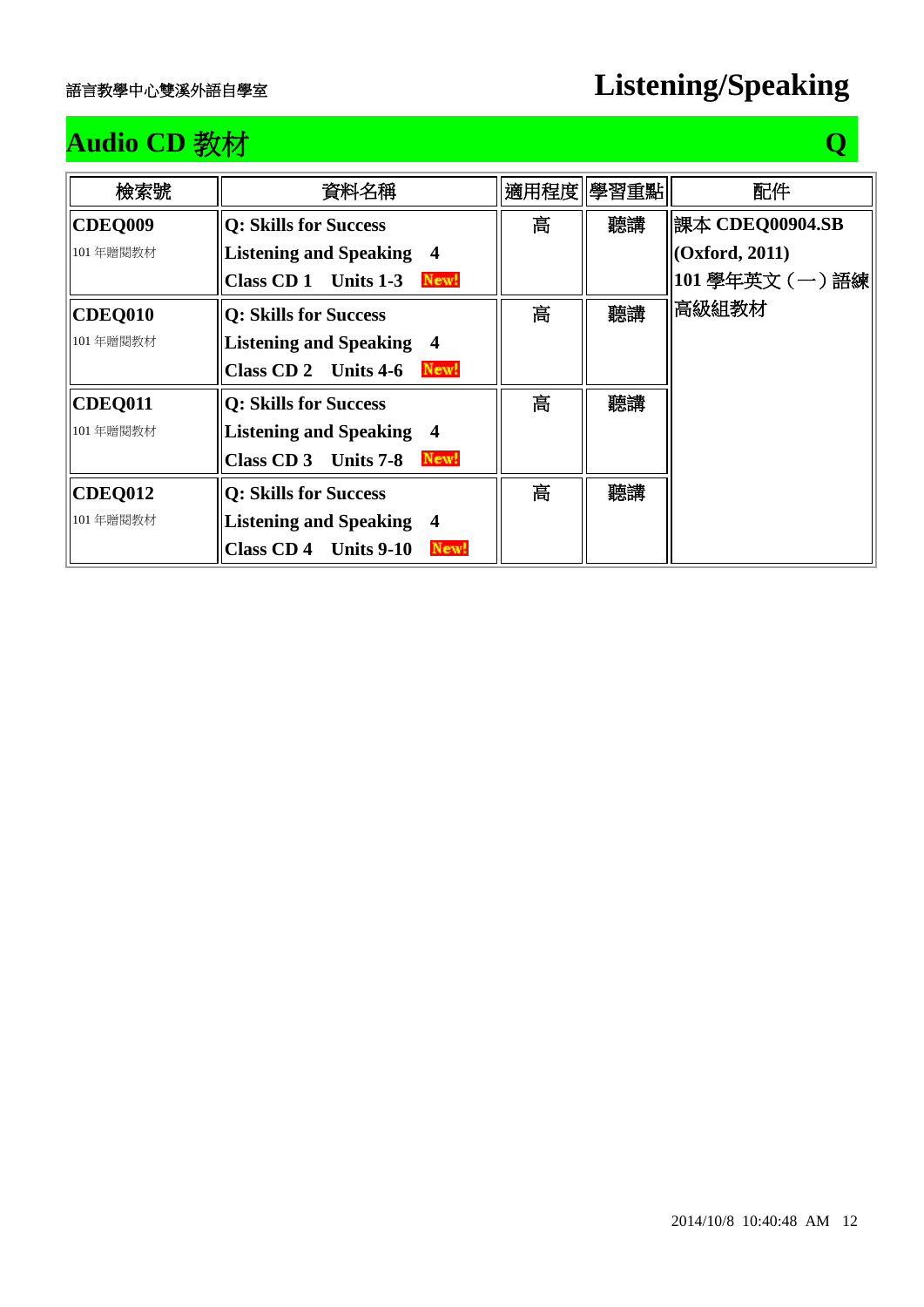# **DVD** 教材 **L L L**

| 檢索號      | 資料名稱                                       | 適用程度  學習重點 |    | 配件                                                              |
|----------|--------------------------------------------|------------|----|-----------------------------------------------------------------|
| DVDE052  | <b>Listening &amp; Notetaking Skills 1</b> | 高級         | 聽力 | <b>Audio CD</b>                                                 |
| 呂信老師指定教材 | <b>DVD</b><br>本教材僅限呂信老師及所屬學生<br>借関         |            |    | $ CDEL102-CDEL108$<br>Heinle Cengage<br>$\vert$ Learning, 2014) |